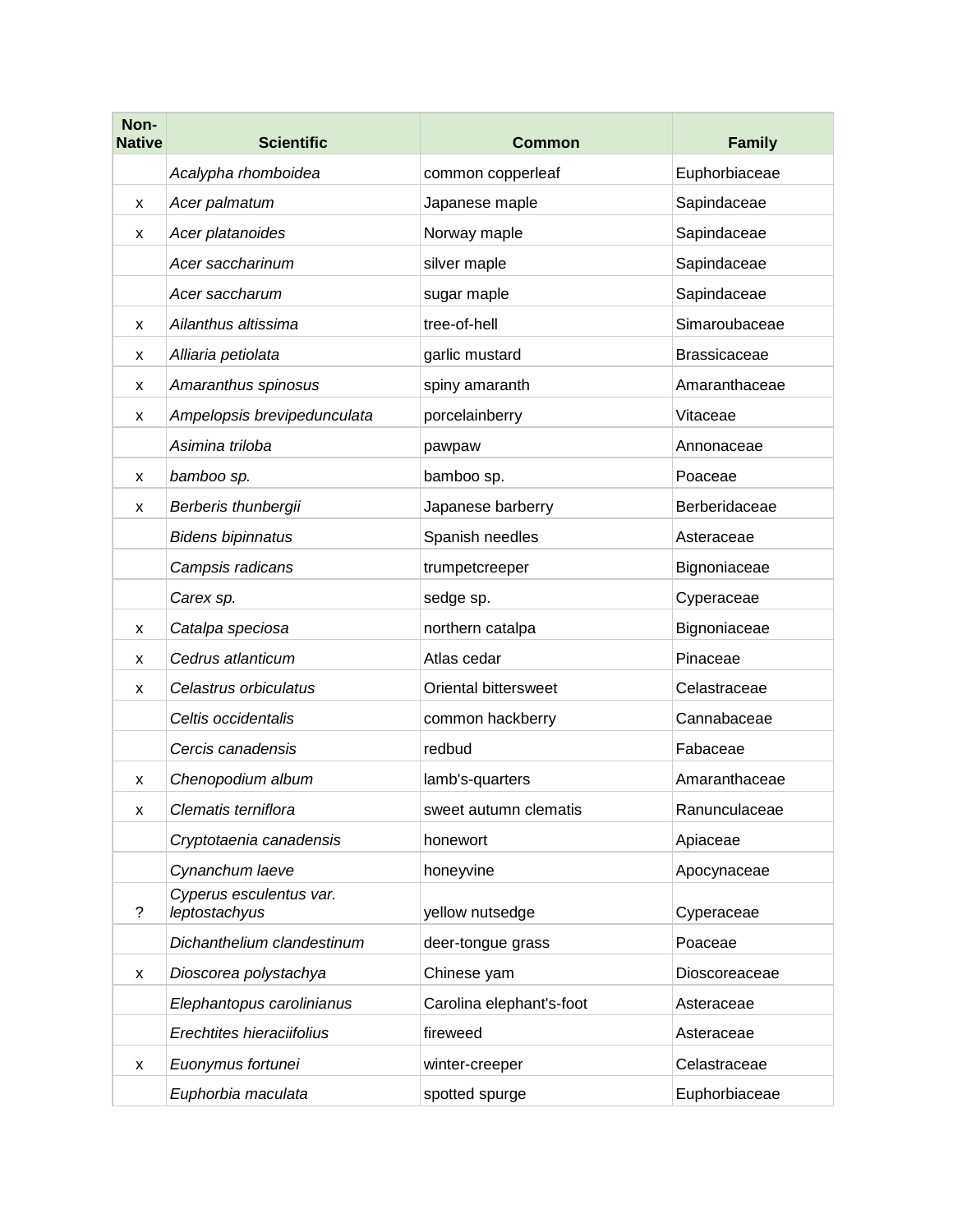| x | exotic shrub sp.            | exotic shrub sp.           | ???            |
|---|-----------------------------|----------------------------|----------------|
| x | Fatoua villosa              | mulberry-weed              | Moraceae       |
| x | Ficus carica                | common fig                 | Moraceae       |
|   | Fraxinus pennsylvanica      | green ash                  | Oleaceae       |
| x | Glechoma hederacea          | ground-ivy                 | Lamiaceae      |
| x | Gymnocladus dioicus         | Kentucky coffeetree        | Fabaceae       |
| x | Hedera helix                | English ivy                | Araliaceae     |
| x | Hibiscus syriacus           | rose-of-Sharon             | Malvaceae      |
| x | Hydrangea sp. 1             | hydrangea sp. 1            | Hydrangeaceae  |
| x | Hydrangea sp. 2             | hydrangea sp. 2            | Hydrangeaceae  |
| x | Hylotelephium sp.           | stonecrop sp.              | Crassulaceae   |
|   | Hypericum punctatum         | spotted St. John's-wort    | Hypericaceae   |
|   | llex opaca                  | American holly             | Aquifoliaceae  |
|   | Juglans nigra               | black walnut               | Juglandaceae   |
|   | Leersia oryzoides           | rice cutgrass              | Poaceae        |
| x | Ligustrum sinense           | Chinese privet             | Oleaceae       |
| x | Lilium sp.                  | lily sp.                   | Liliaceae      |
|   | Liriodendron tulipifera     | tuliptree                  | Magnoliaceae   |
| x | Liriope spicata             | creeping lilyturf          | Ruscaceae      |
|   | Lobelia inflata             | Indian tobacco             | Campanulaceae  |
| x | Lonicera japonica           | Japanese honeysuckle       | Caprifoliaceae |
| x | Lonicera sp.                | bush honeysuckle sp.       | Caprifoliaceae |
| x | Magnolia grandiflora        | southern magnolia          | Magnoliaceae   |
| x | Magnolia sp.                | Asian magnolia sp.         | Magnoliaceae   |
| x | Malus sp.                   | crabapple sp.              | Rosaceae       |
| x | Microstegium vimineum       | Japanese stiltgrass        | Poaceae        |
| x | Morus alba                  | white mulberry             | Moraceae       |
|   | Muhlenbergia schreberi      | nimblewill                 | Poaceae        |
|   | Oxalis florida              | slender yellow wood-sorrel | Oxalidaceae    |
|   | Oxalis stricta              | common yellow wood-sorrel  | Oxalidaceae    |
| x | Paeonia sp.                 | peony sp.                  | Paeoniaceae    |
|   | Parthenocissus quinquefolia | Virginia-creeper           | Vitaceae       |
| x | Persicaria longiseta        | long-bristled smartweed    | Polygonaceae   |